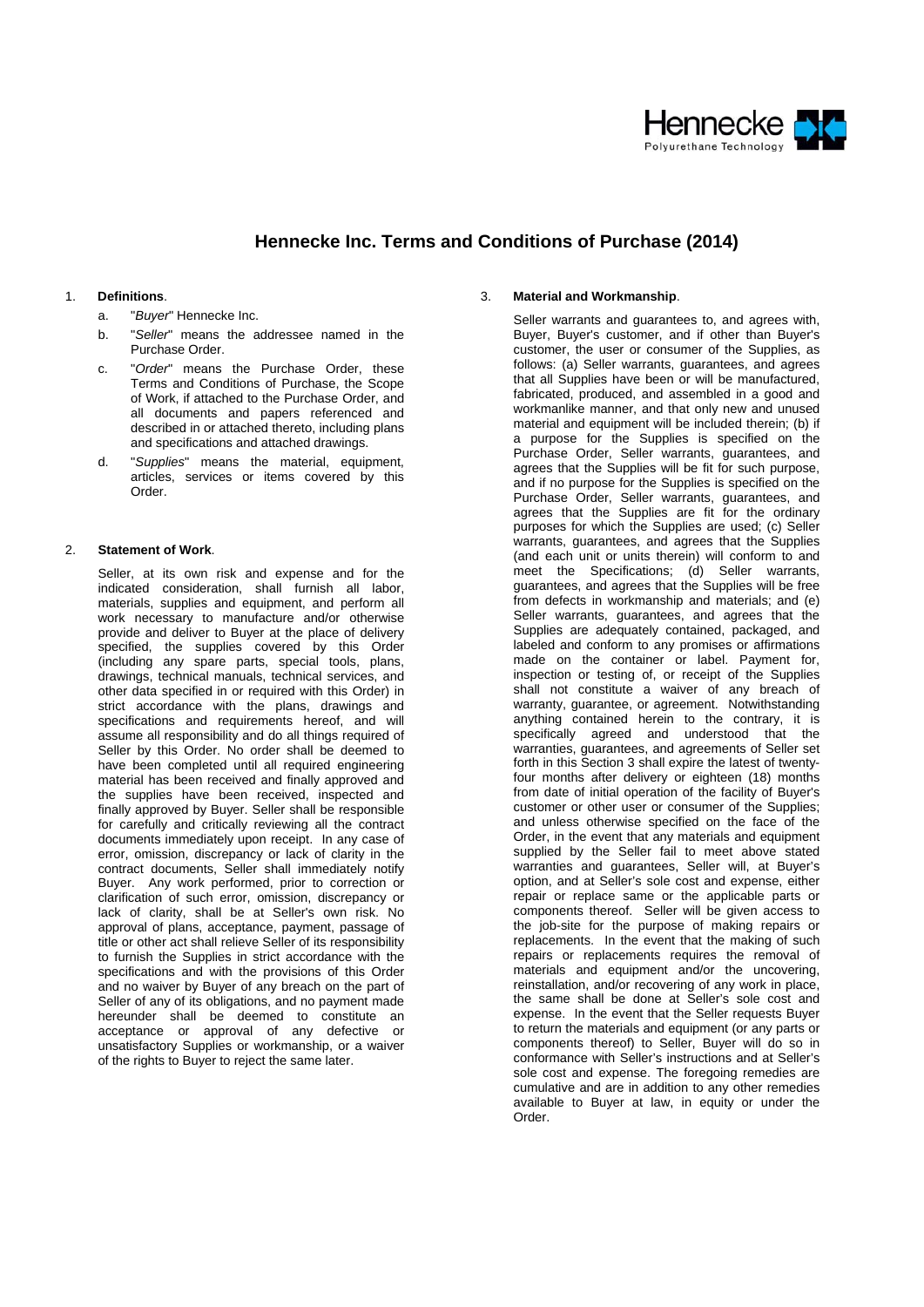# 4. **Acceptance**.

No modification of this Order shall be effective nor shall different terms be imposed by the printed terms and conditions of any acknowledgment or other form submitted by Seller unless agreed to in writing by an authorized representative of Buyer specifically stating that such modification or different term is an amendment to this Order. Acknowledgment of this Order by Seller or shipment by Seller or any part of the materials or performance by Seller or any part of the services ordered hereunder constitutes acceptance of all terms and conditions of this Order.

## 5. **Order of Precedence**.

Except as otherwise expressly provided, to the extent of any inconsistency between these terms and other provisions of this Order, these terms shall control. If any discrepancy, difference or conflict exists in this Order, such discrepancy, difference or conflict shall be immediately brought to the attention of Buyer and pending Buyer's decision, Seller shall not proceed except at Seller's own risk.

## 6. **Changes**.

Buyer may at any time by written order only make changes in this Order. If such changes cause an increase or decrease in price or time required for performance, Seller shall notify Buyer promptly. Any claim by Seller for a price increase, delivery date extension, or other adjustment must be asserted in writing within 15 days from the date of Seller's receipt of Buyer's change order or the claim will not be allowed. Seller shall commence and perform the change promptly without waiting for agreement on any adjustments in price or schedule or otherwise caused thereby.

## 7. **Price**.

Seller's price includes all charges and taxes applicable to the Supplies or this transaction. Seller warrants and represents that the prices specified in this Order do not exceed the current selling price for the same or substantially similar Supplies taking into account the quantity involved in this Order.

## 8. **Payments and Documents**.

Payment shall be made by Buyer to Seller as stated elsewhere in this Order. Seller shall promptly furnish for Buyer's account such payment and/or performance bond security or other security as Buyer any require from time to time to protect the interest of Buyer. Unless otherwise expressly agreed in writing, Seller shall be responsible for obtaining and paying for any and all export and import licenses or permits necessary of performance of this Order. It is agreed in addition and not in limitation of any generality in this Order, that the price includes any and all applicable tariff(s) or duties imposed upon the Supplies by any government. Invoices for payment shall be supported by such documents in such form as Buyer may reasonably request and shall bear such certifications as may be required by law, governmental regulations or the Order. Except as otherwise expressly provided in the Order, all payments are contingent on final acceptance of the Supplies by Buyer. Drafts on Buyer will not be honored by Buyer unless otherwise agreed by Buyer in writing. If required by Buyer prior to final payment under the Order, Seller will furnish to Buyer a release discharging Buyer from any liabilities, obligations, and claims arising under the Order. Seller shall issue separate invoices for each shipment against the Order, and each such invoice shall show the amount of Supplies shipped. Buyer's Purchase Order number and part number shall appear on all invoices, packages, crates, boxes, bills of lading, express receipts, correspondence and other instruments issued in connection with the Order. Bills of Lading and a notice of shipment shall be air-mailed to Buyer on the data a shipment goes forward, which shall state the Purchase Order number, the kind of Supplies shipped, part numbers, Seller's name, shipper, and shipping route. Chemical and physical reports (if required), shall be air-mailed to Buyer by Seller not later than the day after a shipment goes forward, or, in the case of services, on the day after completion. Buyer's count will be conclusive on all shipments not accompanied by a packing list. Invoices shall be air-mailed to the Buyer within ten (10) days after shipment goes forward.

## 9. **Termination for Convenience**.

Buyer may at any time terminate this Order in whole or in part for the convenience of the Buyer by delivery of a written notice thereof to Seller. Seller shall thereupon stop work in accordance with the notice, dispose of all Supplies in accordance with Buyer's written instructions and give Buyer a settlement proposal including Seller's reasonable costs and reasonable profits on the work terminated. This provision does not apply when Buyer is rejecting the Supplies, revoking acceptance or asserting its legal rights for breach order fault.

## 10. **Time of Essence**.

Time is of the essence.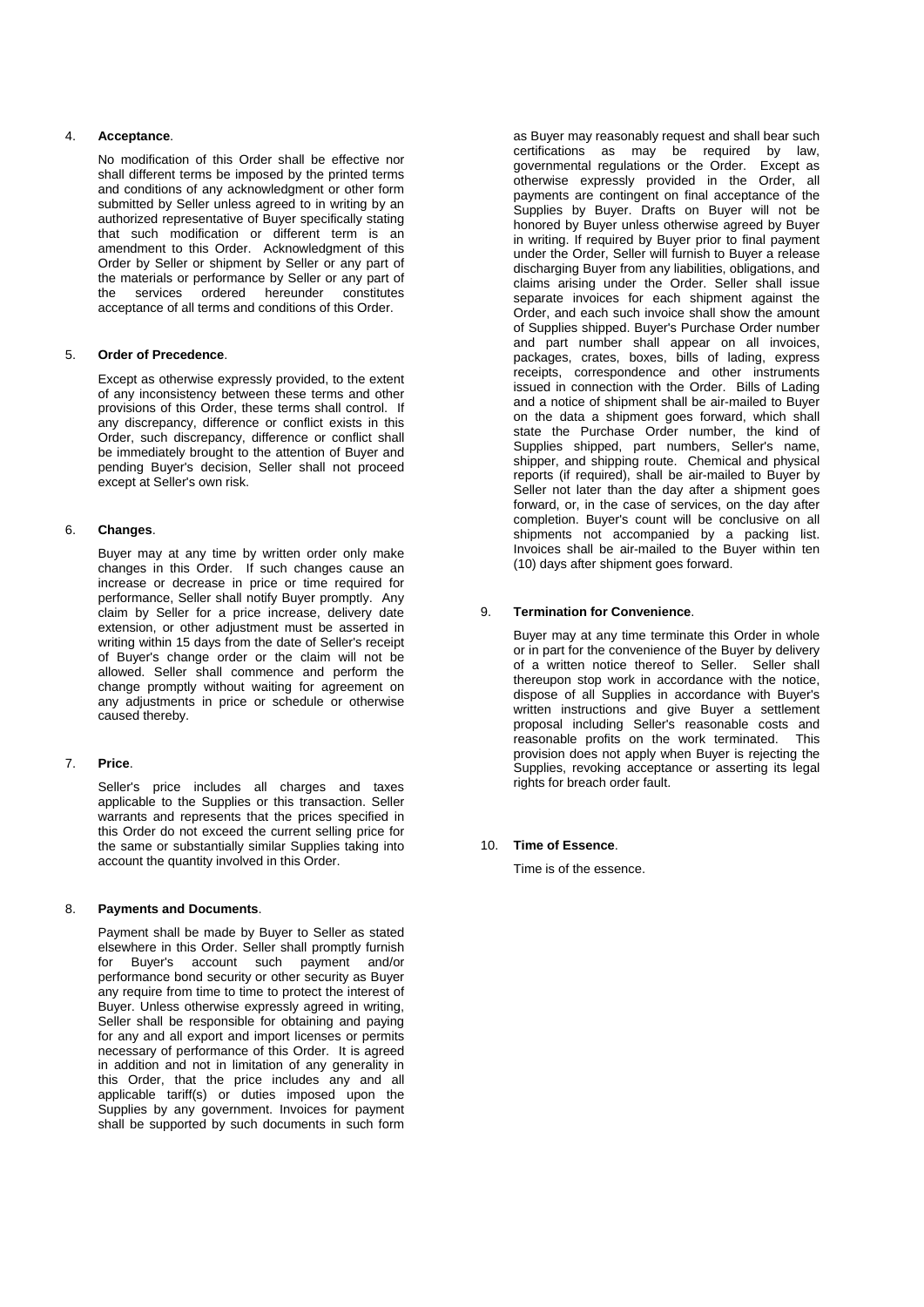## 11. **Termination for Default**.

- a. Buyer may, by written notice of default to Seller, terminate the whole or any part of this Order in any one of the following circumstances:
	- (1) if Seller fails to make delivery of the Supplies within the time specified as delivery date or any written extension thereof; or
	- (2) if Seller fails to perform any other provisions of this Order, or so fails to make progress as to endanger performance of this Order in accordance with its terms, and in either of these two circumstances does not cure such failure within a period of ten (10) days (or longer as Buyer may authorize in writing) after receipt of notice from Buyer specifying such failure.
- b. In the event the Buyer terminates this Order in whole or in part as provided in this Section 11, Buyer may procure the Supplies from another source upon such terms and in such manner as Buyer may deem appropriate, and Seller shall be liable to Buyer for any excess costs, provided, that Seller shall continue the performance of this Order to the extent not terminated.
- c. If this Order is terminated as provided in this Section 11, Buyer, in addition to any other rights provided herein, may require Seller to transfer title and deliver to Buyer in the manner and to the extent directed by Buyer (1) any completed Supplies, and (2) such partially completed Supplies and materials, parts, tools, dies, jigs, fixtures, plans, drawing information and contract rights as Seller has specifically produced or specifically acquired for the performance of such part of this Order as has been terminated, and the Seller shall upon direction of Buyer, protect and preserve property in possession of the Seller in which Buyer has an interest. Payment for completed Supplies delivered to and accepted by Buyer shall be at the applicable contract price.
- d. After notice of termination of this Order under the provisions of this Article, if it is determined for any reason that Seller was not in default under the provisions of this Article, or that the default was excusable under the provisions of this Article, the rights and obligations of the parties shall be determined as if the notice of termination had been issued pursuant to Section 9.
- e. Buyer may terminate this Order for default at any time upon written notice to Seller if a petition is filed by or against Seller under the bankruptcy laws applicable to Seller or makes a general assignment for the benefit of his creditors or a receiver is appointed for any property of the Seller.

## 12. **Rights With Respect to Engineering Data**.

All design/engineering data furnished to Seller by Buyer shall be the sole property of Buyer. All plans, including working plans (including reproducible) and other specified design/engineering data, produced by the Seller in the performance of this Order, shall be the sole property of Buyer and Buyer shall have the full right to use same in such manner as they may deem proper, including without limitation to the generality of the foregoing, the right to make reproducibles and copies, and right to publish, or to withhold from publication, and the right to alter therein, additions thereto, or other changes. Seller shall be permitted to retain copies or duplicates of such plans, working plans and data thereof for its own office records. Seller shall have no right to sell or transfer such plans, working plans and data to any other person.

## 13. **Inspection**.

- a. All material and workmanship (except as otherwise provided in the specifications) shall be subject to inspection by representatives of Buyer at any proper time during manufacture and during the performance of the contract work at any and all places where such manufacture and performance of contract work are carried on, and Seller shall be required to insert these requirements in any supply contract or subcontract let with respect to this contract.
- b. When Buyer has reserved the right to approve Seller's plans prior to manufacture and until working plans covering the contract work have been approved by Buyer, commencement of such contract work shall be at Seller's own risk.
- c. All workmanship and material which Buyer may reject shall be satisfactorily corrected with proper workmanship and/or material to conform to the requirements of the specifications and of this Order. If such defective workmanship or material cannot be satisfactorily corrected as determined by the Buyer, such defective workmanship or material shall be replaced. The cost of such correction or replacement shall be for the sole account of the Seller. Seller shall promptly segregate and remove such rejected material. The acceptance of such workmanship and materials shall not prejudice the rights of Buyer under Section 19 hereof, nor relieve Seller of any obligations under this Order. Defects appearing in any stage of the contract work shall be cause for rejection even though the item in question may have previously been passed as satisfactory.
- d. Seller shall provide and maintain a quality control and inspection system acceptable to Buyer covering the Supplies hereunder. Inspection and test requirements of this Order shall be for the convenience of Buyer and shall not relieve Seller of Seller's responsibility to provide a quality product which meets all applicable specifications and requirements of this Order.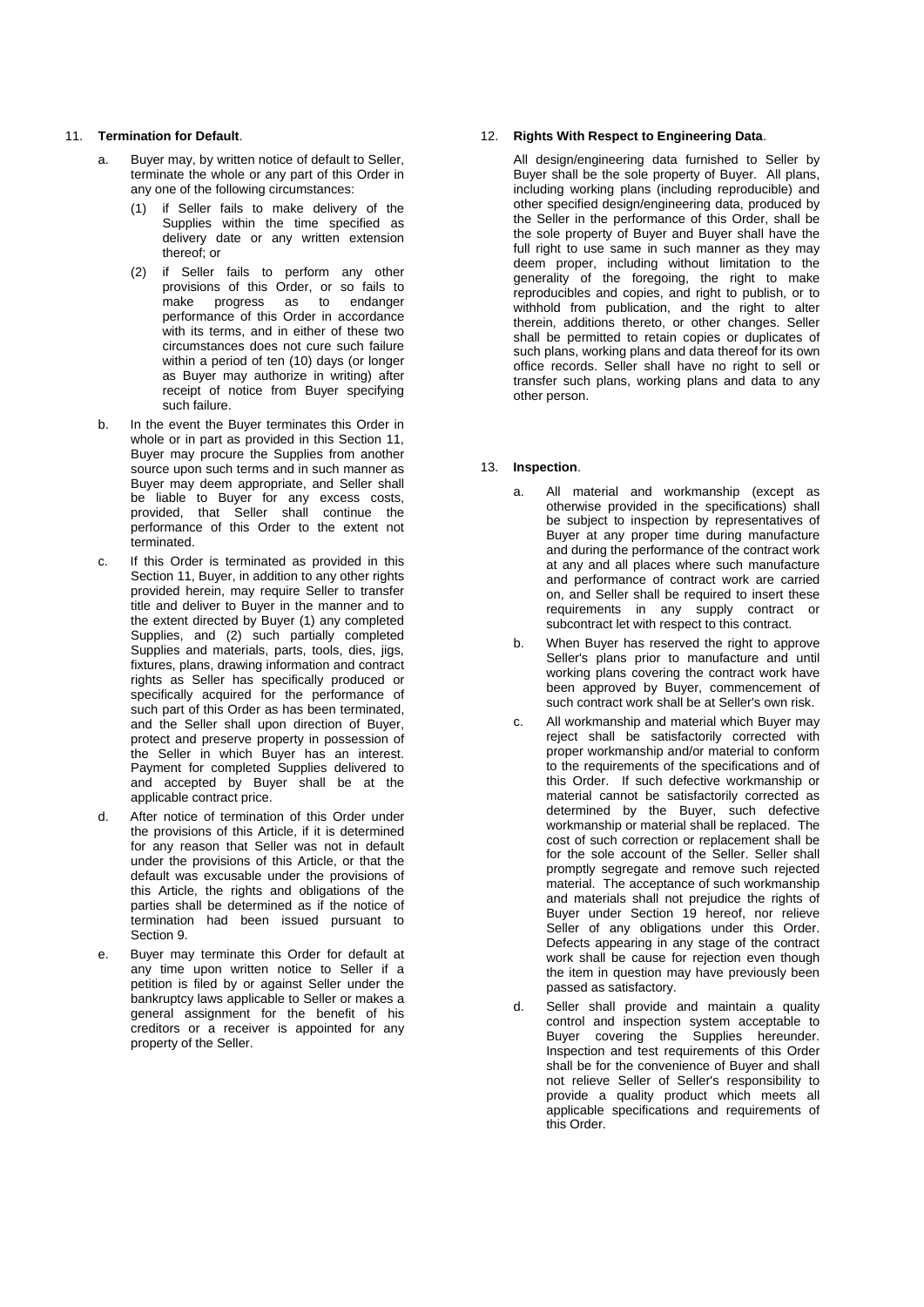- e. If any inspection or test is made on the premises of Seller or a subcontractor, Seller, without additional charge, shall provide all reasonable facilities and assurance for safety and convenience.
- f. All inspections and tests shall be performed in such a manner as not to unduly delay the work. Buyer reserves the right to charge to Seller any additional cost of inspection and testing when Supplies are not ready at the time such inspection and test is scheduled to take place or when reinspection or retesting is necessitated by prior rejection. Failure to inspect and accept or reject Supplies shall neither relieve Seller from responsibility for such Supplies as are not in accordance with the Order requirements nor impose liability on Buyer therefor.
- g. Records of all inspection work by Seller shall be kept complete and available to Buyer during the performance of this Order and such longer period as may be specified elsewhere in this Order.
- h. Buyer may inspect the Supplies ordered and all Supplies therefor at all times and places including Seller's and its Seller's facilities and Seller shall furnish necessary gages, equipment, facilities and assistance therefor at no added costs.

## 13. **Confidentiality and Use of Information**.

Seller shall not, at any time, before or after the completion, cancellation or termination of the Order, divulge to anyone other than Buyer's officers (or such other persons as such officers may designate), or, except in the performance of the Order, make any use of (without the Buyer's prior written consent) any designs, drawings, patterns, plans, specifications, data, and other information, and knowledge derived therefrom, relating to (1) their performance of the Order, (2) Buyer's business, or (3) any other business or technical information related to the Order, whether or not furnished by Buyer, which is either confidential in nature or is not intended to be disclosed to others, which Seller shall have obtained before the completion, cancellation, or termination, of the Order and which is not generally of public knowledge. Advertising or publicity releases of any kind of information relating to the manufacture of the Supplies or the performance of the Order are not permitted unless prior authorization for such releases has been obtained in writing from Buyer. Any knowledge or information concerning Seller's products, methods, or manufacturing processes which Seller may disclose to Buyer incident to the performance of the work under the Order shall not, unless otherwise specifically agreed upon by Buyer in writing, be deemed to be confidential or proprietary information, and accordingly, shall be acquired free from any restrictions and shall be deemed to have been disclosed as a part of the consideration for the Order, and Seller agrees not to assert any claim (other than a justified claim for patent infringement) against Buyer by reason of Buyer's use or alleged use thereof.

## 14. **Patent Infringement**.

Seller shall be responsible for any liability with respect to any and all claims against Buyer for infringement of patents or of patent rights involving the Supplies and Seller shall defend and save harmless and indemnify Buyer against all such claims and costs, expenses, charges and damages which Buyer may be obligated to pay by reason thereof, including expenses of litigation, if any, provided that upon any such claim being made Buyer shall be notified promptly of such claim and also of any suit in connection therewith and shall be given an opportunity to defend the same and provided further that Seller shall make payment on account of any such claims unless either with the consent of Buyer or pursuant to the degree of a proper court or tribunal.

## 16. **Delivery Date**.

- a. Seller shall deliver the Supplies covered by this Order no later than the date or dates specified in the Order as "Delivery Date". Unless otherwise expressly provided, the delivery date as shown on the face of the Order shall be construed as date of arrival at the destination specified in this Order. Seller shall commence and prosecute the contract work, including furnishing of drawings, with due diligence and dispatch and make deliveries as specified.
- b. If Seller encounters or anticipates difficulty in meeting the Order delivery schedule, Seller shall immediately notify Buyer in writing giving pertinent details; provided, however, that this data shall be informational only in character and shall not be construed as a waiver by Buyer of any delivery schedule or date of any rights or remedies provided by law or by this Order.
- c. If Seller fails to meet the delivery schedule required by this Order with the result that Buyer elects to call upon the Seller for expedited shipments, without diminution of Buyer's other remedies at law and under this Order, Seller shall pay the difference between the method of shipping specified in the Order and premium transportation rates. Supplies fabricated or performed beyond Buyer's written releases shall be at Seller's risk. Buyer reserves the right, without loss of discount privileges, to pay invoices covering supplies shipped in advance of the schedule on the normal maturity after the date specified for delivery.
- d. If any delivery is made which is not in all respects in accordance with the provisions of this Order (including time of delivery), Buyer reserves the right to reject such delivery and, in addition, if Buyer so elects, Buyer may treat this Order as repudiated by Seller and cancel any outstanding deliveries hereunder, without prejudice to Buyer's rights to claim damages or to enforce any other remedy provided by law. All expenses and storage, if any, resulting therefrom shall be for Seller's account.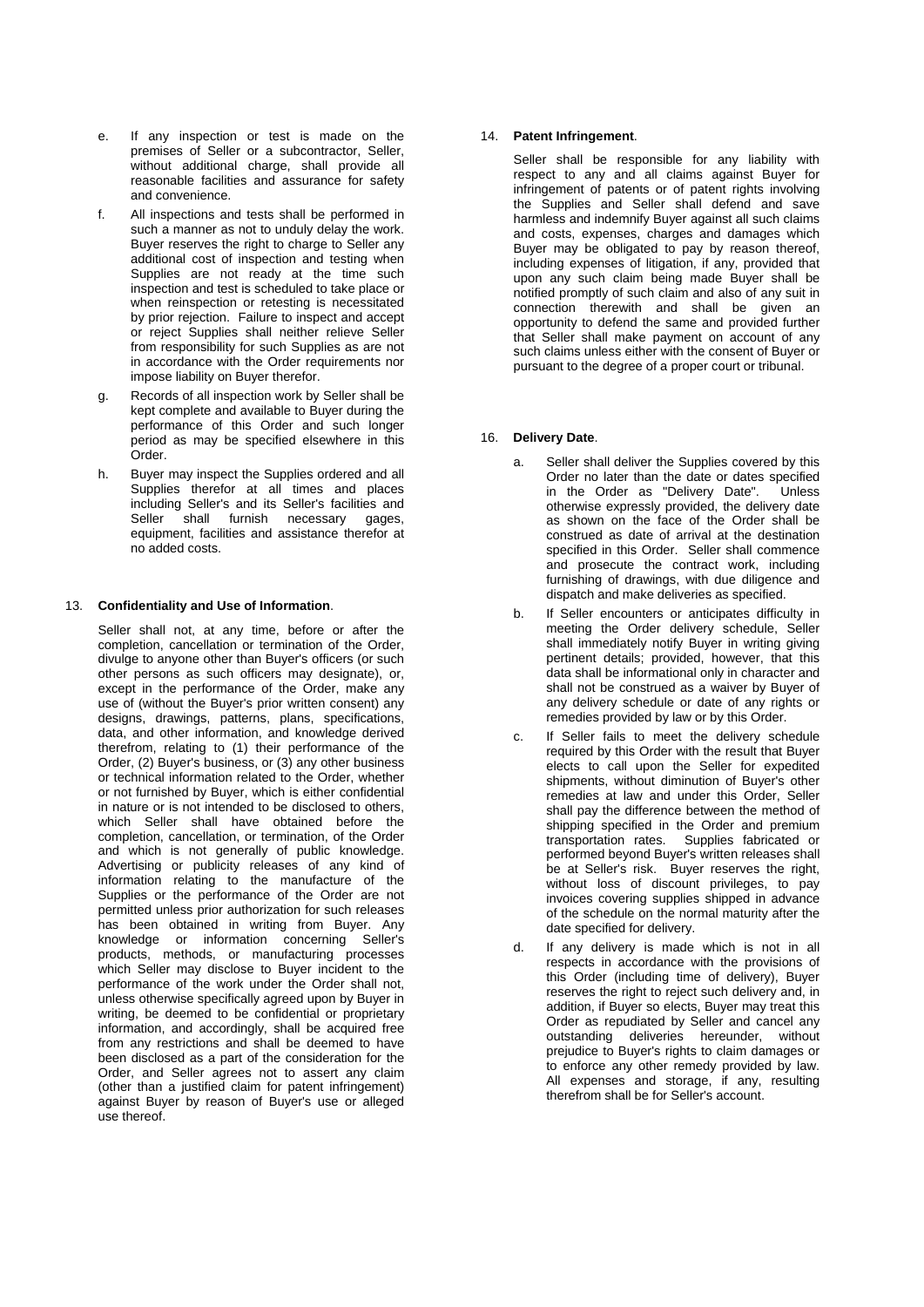#### 17. **Point of Delivery – Risk of Loss**.

Point of delivery shall be as stated elsewhere in the Order. Notwithstanding any other provision to the contrary Seller shall bear the risk of loss until the Supplies have been delivered to such destination as may be specified elsewhere in this Order.

### 18. **Liens and Title**.

Title to the Supplies, free and clear of any and all liens and encumbrances, shall pass to Buyer from the Seller at the FOB point specified by this Order, or at such other points as may hereafter be specified by the Buyer. Passage of title to the Supplies (or any part thereof) shall not in any way relieve Seller of its obligations under this Order, nor be treated as a waiver by Buyer of the right later to reject any part of the Supplies which fail to meet any requirements. Seller shall assume and pay for any loss or damage to the Supplies until delivery at the delivery point specified by the Order, or until title otherwise passes from Seller to Buyer, whichever occurs later. If any lien or encumbrance is asserted against the Supplies or any part thereof, Buyer shall have the right to discharge the same, by (1) filing a bond or other security or (2) in its discretion, paying full amount thereof. If Buyer should so discharge any such lien or encumbrance, Seller shall bear the cost, if Buyer has not yet paid the Order price, Buyer may deduct the amount of such cost from the Order price, if Buyer has paid the Order price, Seller shall promptly pay the Buyer the amount of such cost.

#### 19. **Notices**.

Notices given under this Order will be effective upon receipt of notice.

#### 20. **Non-Waiver of Remedies**.

- a. The remedies of Buyer provided under this Order are cumulative and in addition to those provided by law and may be exercised separately, concurrently or successively until full performance by Seller. Without limiting the foregoing generality, and notwithstanding the limitation imposed by the Disputes Article of this Order, Buyer shall be entitled to specific performance of this Order in any case where Buyer in its discretion deems such relief to be necessary.
- b. Notwithstanding any inspection or failure to reject by Buyer, if at any time within warranty period or period for rejection as stated herein there shall appear or be discovered any weakness, any deficiency, any failure, any breaking down or deterioration in Supplies furnished by Seller, or failure to function as prescribed by the plans and specifications and all requirements of this Order, Buyer may, at its

option, and without electing or limiting its remedies hereunder, repair or attempt to repair such Supplies and charge Seller for all expenses of Buyer attributable to such repair effort and delays attendant thereto.

#### 20. **Time for Rejection**.

Buyer may reject at any time Supplies which do not conform to this Order.

#### 21. **Indemnity**.

**SELLER AGREES TO PAY, DISCHARGE AND HOLD HARMLESS, DEFEND AND INDEMNIFY BUYER AND ITS AFFILIATES FROM ALL LIENS, CLAIMS, DAMAGES, SUITS (INCLUDING LEGAL FEES AND OTHER EXPENSES INCIDENT THERETO), JUDGMENTS, AWARDS AND LIABILITY, WHETHER GROUNDLESS OR NOT, THAT ARISE OUT OF OR RELATE TO THE AGREEMENT OR THE GOODS AND SERVICES PROVIDED UNDER THE AGREEMENT (COLLECTIVELY, "CLAIMS"), INCLUDING, BUT NOT LIMITED TO, CLAIMS: (a) BY SUBCONTRACTORS, MATERIALMEN, SUPPLIERS, LABORERS AND OTHERS RELATING TO THE PAYMENT FOR GOODS AND SERVICES PROVIDED PURSUANT TO THE AGREEMENT OR ANY PORTION OR COMPONENT THEREOF ("PAYMENTS"); (b) BY AN INDIVIDUAL OR ENTITY ON ACCOUNT OF ANY DAMAGE TO PROPERTY OR INJURY (INCLUDING DEATH) TO PERSONS (INCLUDING ANY DAMAGE OR INJURY TO THE PROPERTY OR PERSON OF ANY EMPLOYEE OF SELLER OR BUYER); OR (c) FOR BREACH OF ANY REPRESENTATION, WARRANTY, COVENANT OR OBLIGATION OF SELLER HEREUNDER.**

#### 22. **Law and Forum**.

This Order shall be interpreted in accordance with the laws of the State of Pennsylvania. In the event of any dispute or controversy relating to or arising under this Order, including any challenges to the validity hereof, the parties hereto mutually consent to the exclusive jurisdiction of the state courts in the State of Pennsylvania and of the federal courts within Pennsylvania. In the event any of the provisions of this Order or the application of any such provisions to the parties hereto with respect to their obligations, shall be held by a court of competent jurisdiction to be contrary to the laws of the State of Pennsylvania or federal law, the remaining provisions of this Order shall remain in force and effect. **TO THE EXTENT NOT PROHIBITED BY APPLICABLE LAW, BUYER AND SELLER HEREBY KNOWINGLY, VOLUNTARILY, AND INTENTIONALLY WAIVE ANY RIGHT TO TRIAL BY JURY THAT BUYER OR SELLER MAY HAVE IN ANY ACTION OR PROCEEDING, IN LAW OR IN EXENTEN CONNECTION WITH THIS<br>BUYER AND SELLER EACH ASSIGNMENT. BUYER AND SELLER REPRESENT AND WARRANT THAT NIETHER PARTY HAS REPRESENTED, EXPRESSLY OR OTHERWISE, THAT IT WILL NOT, IN THE EVENT OF LITIGATION, SEEK TO ENFORCE THIS RIGHT TO JURY TRIAL WAIVER. EACH PARTY ACKNOWLEDGES THAT THE OTHER PARTY HAS**